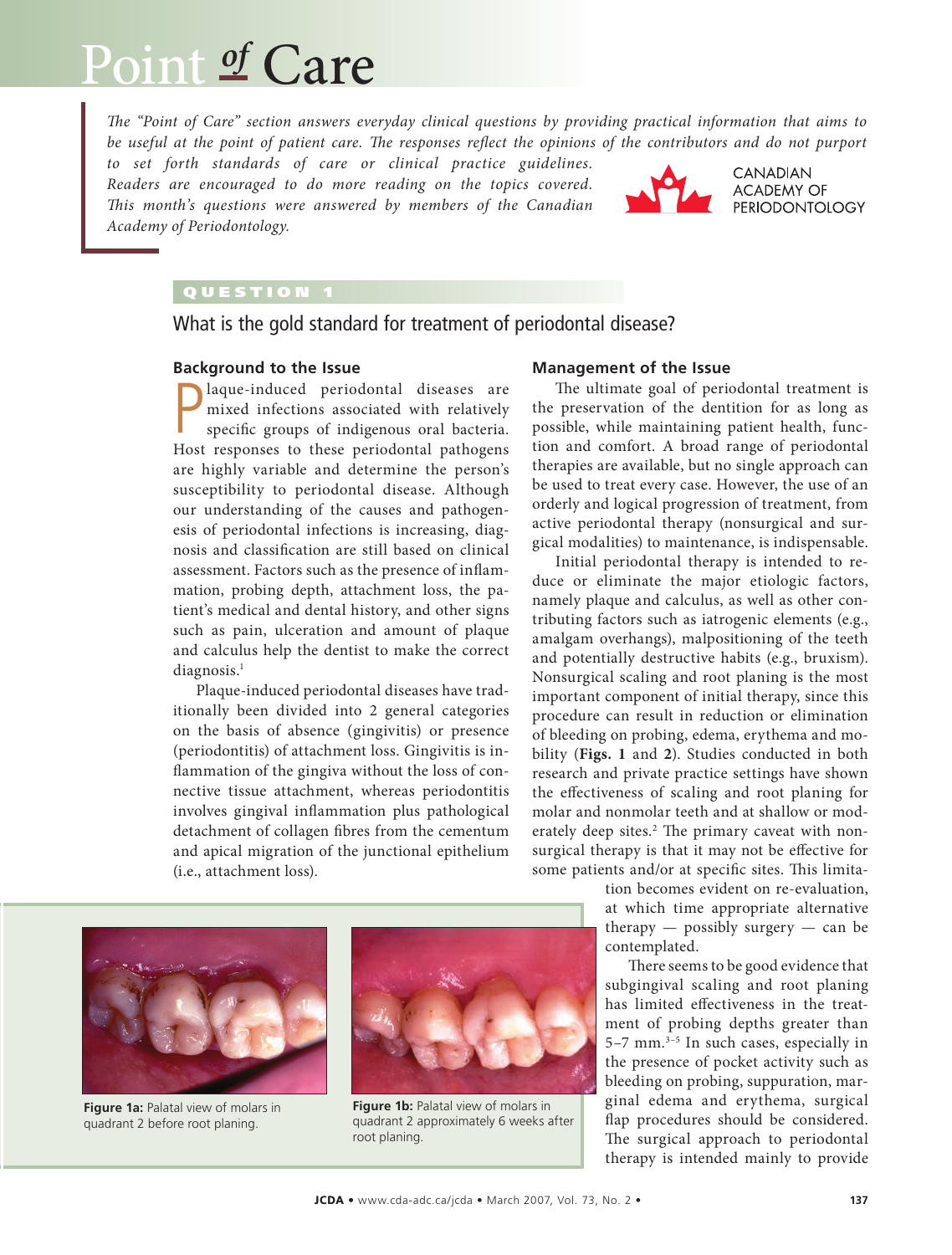#### **Point of Care**



**Figure 2a:** Labial view of mandibular anterior teeth before root planing.



**Figure 2b:** Labial view of mandibular anterior teeth approximately 6 weeks after root planing.

greater visual access to the root surface and the periodontal lesion for mechanical debridement. However, promotion and facilitation of healing, re-establishment of physiological gingival and osseous contour, and creation of an environment amenable to routine periodontal maintenance have also been suggested as possible goals of surgical procedures. Following any type of flap surgery, frequent prophylaxis can help to prevent inflammation and limit increases in probing depths.

Upon completion of active treatment, followup periodontal maintenance visits are important to the long-term management of patients. Because every patient is different, there is no standard maintenance regimen; however, repeated reinforcement of oral hygiene procedures, in combination with debridement, leads to a more favourable response over time.6 In determining optimum maintenance frequency, the degree of inflammation, the amount of plaque and calculus accumulation, and changes in probing depth should be taken into account, but maintenance intervals of 3 to 4 months are commonly needed.  $\Rightarrow$ 

## THE AUTHOR



*Dr. Sayed Mirbod is a periodontist in private practice and an assistant professor of periodontics at the faculty of dentistry, Dalhousie University, Halifax, Nova Scotia. Email: [mirbod@eastlink.ca.](mailto:mirbod@eastlink.ca)*

#### **References**

1. Armitage GC; Research, Science and Therapy Committee of the American Academy of Periodontology. Diagnosis of periodontal diseases. *J Periodontol* 2003; 74(8):1237–47.

2. Non-surgical periodontal therapy. In: Periodontal literature review: a summary of current knowledge. American Academy of Periodontology: Chicago; 1996. p. 136–44.

3. Knowles JW, Burgett FG, Nissle RR, Schick RA, Ramfjord SP. Results of periodontal treatment related to pocket depth and attachment level. Eight years. *J Periodontol* 1979; 50(5):225–33.

4. Becker W, Becker BE, Ochsenbein C, Kerry G, Caffesse R, Morrison EC, and other. A longitudinal study comparing scaling, osseous surgery and modified Widman procedures. Results after one year. *J Periodontol* 1988; 59(6):351–65.

5. Olsen CT, Ammons WF, van Belle G. A longitudinal study comparing apically repositioned flaps, with and without osseous surgery. *Int J Periodontics Restorative Dent* 1985; 5(4):10–33.

6. Schick RA. Maintenance phase of periodontal therapy. *J Periodontol* 1981; 52(9):576–83.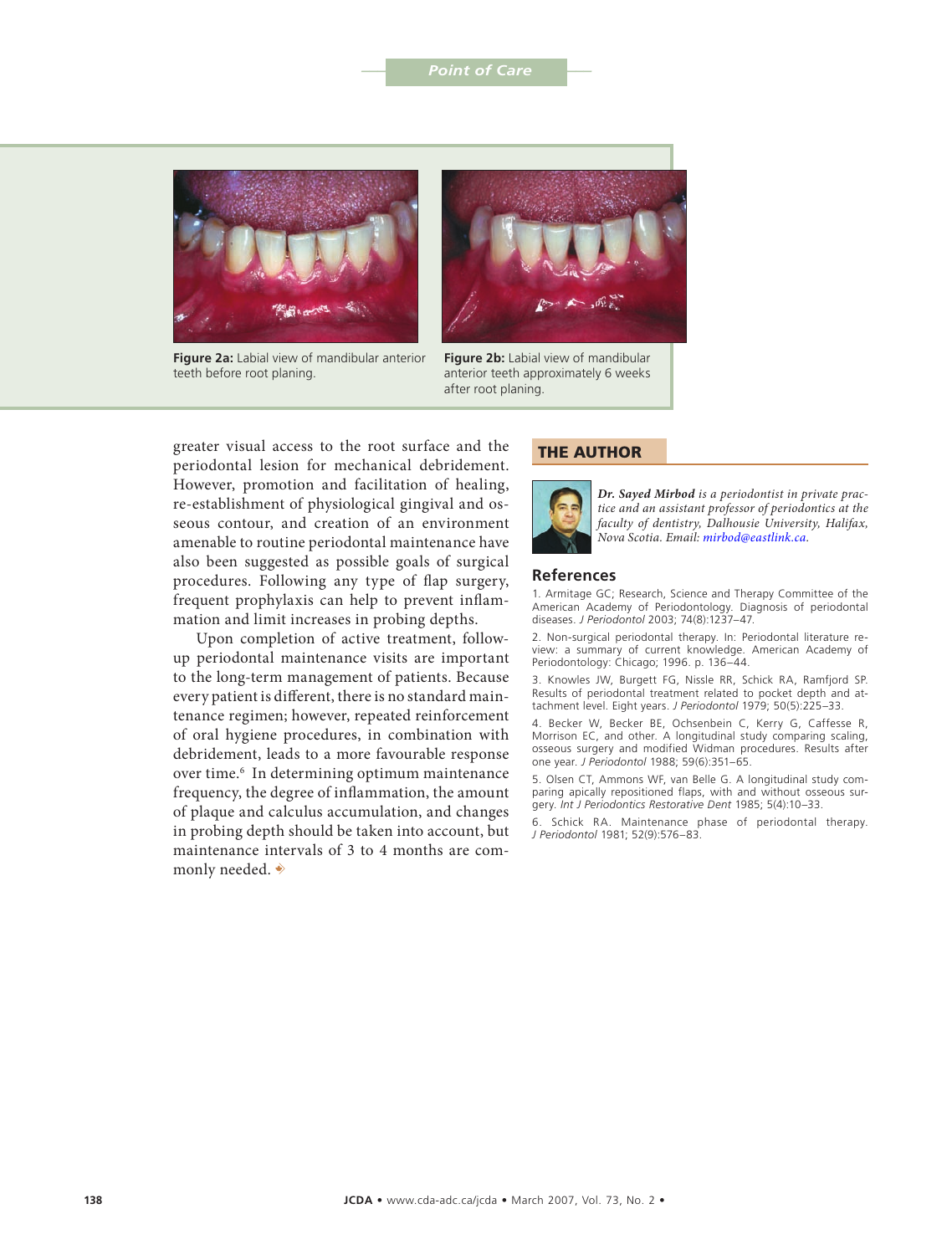# QUESTION 2

In a patient with gingival recession, what is the best procedure to obtain root coverage?

#### **Background**

Ingival recession is defined as migration<br>of the marginal tissue apical to the ce-<br>mentoenamel junction, a process that ex-<br>poses the root surface to the oral environment l of the marginal tissue apical to the cementoenamel junction, a process that exposes the root surface to the oral environment.<sup>1</sup> It can be the result of inflammation, trauma from tooth-brushing or orthodontic movement. Regardless of the cause, recession can present problems for some patients. In patients with a high lip line, for example, esthetics may be compromised. Dentinal hypersensitivity can occur, which may significantly affect a patient's quality of life by limiting the types of foods that can be eaten. If the tissue covering the root is primarily mucosa, which is thin, normal hygiene procedures may be uncomfortable, which in turn leads to increased

accumulation of plaque and increased risk of further recession. For patients in whom plaque control is compromised, such as elderly patients or those taking xerostomic medications, gingival recession can increase the risk for root caries.

The current gold standard in root coverage procedures is connective tissue grafting (CTG). Other procedures that may be successful include the creation of coronally positioned flaps and use of a barrier membrane (also known as guided tissue regeneration [GTR]). Free gingival grafts, while effective at increasing the amount of keratinized tissue, do not provide predictable root coverage.

#### **Management of the Issue**

As with any health care intervention, there are risks and benefits to each option. CTG provides excellent root coverage but has one major drawback: the procedure necessitates the use of 2 surgical sites, the donor site (often the palate) and the recipient site (**Fig. 1**). It is therefore assumed that patients will

be more uncomfortable after the surgery than if there were just one surgical site. With GTR using bioresorbable membranes, there is only one surgical site, although GTR with nonresorbable membranes requires a second procedure to remove the membrane and thus offers no advantage over CTG. Presumably, having one site produces less postoperative morbidity. There is, however, a dearth of evidence on any type of quality-of-life outcomes of GTR.<sup>2</sup> The most significant drawback to the use of GTR is cost, since it is much more expensive than CTG.

A recent meta-analysis by Roccuzzo and others<sup>3</sup> examined evidence from 20 clinical trials. CTG was the most successful in terms of gain in attachment level and percent root coverage. The



**Figure 1: (a)** Connective tissue grafting of tooth 14 begins with preparation of the recipient site. A split-thickness flap is extended into the moveable mucosa, such that the flap can be positioned coronally. **(b)** The split-thickness flap allows harvesting of subepithelial connective tissue from the palate, anterior to the greater palatine vessels. **(c)** The subepithelial connective tissue graft, harvested from the palate. **(d)** The graft is sutured in place over the recession defect. The flap is then positioned over the graft and sutured. The success of this procedure can be attributed to the dual blood supply of the recipient bed and the flap.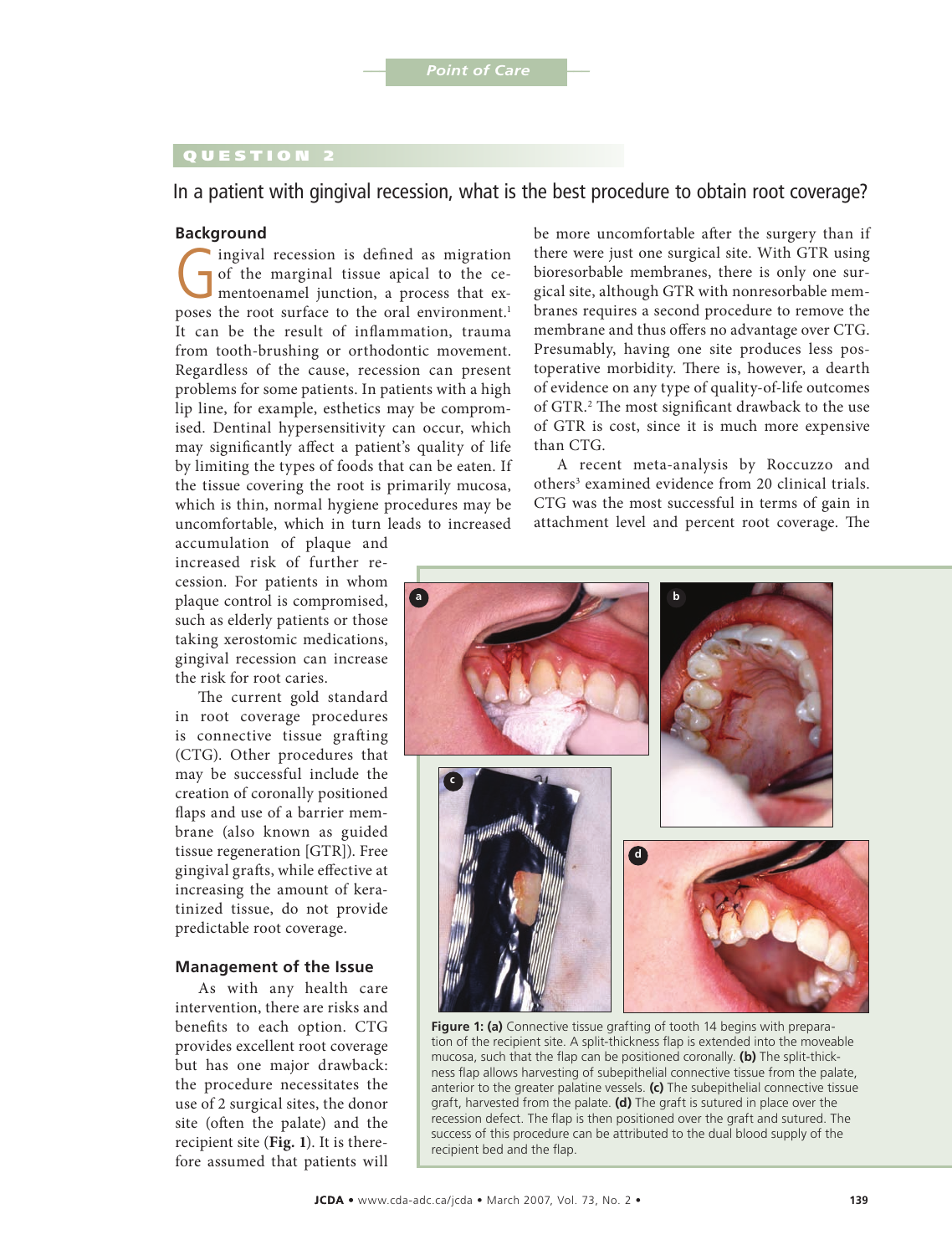## **Factors affecting the success of root coverage**

Local factors

- height of interdental bone and gingiva
- type of recession (**Figs. 2**–**5**)

#### Patient factors

- smoking
- plaque control

#### Type of procedure

• connective tissue graft greater than guided tissue regeneration and coronally positioned flap

Experience of clinician



**Figure 2:** Class I recession, as defined by Miller.4 The recession is shallow, and there is no interproximal bone loss. Complete (100%) root coverage can be expected.



**Figure 4:** Class III recession. This category of recession is the same as Class I or II recession but with loss of interproximal bone. Root coverage will probably reach only to the level of bone.



**Figure 3:** Class II recession. The area of recession is wide, and there is no interproximal bone loss. Complete (100%) root coverage can be expected.



**Figure 5:** Class IV recession. This category of recession is the same as Class I or II gingival recession with loss of interproximal bone height such that the interproximal soft tissue is apical to the cementoenamel junction and at or apical to the facial gingival margin. Little to no root coverage can be expected.

authors found no difference between coronally positioned flaps and GTR or between resorbable and nonresorbable GTR membranes.

Technique is not the only factor in the success of root coverage. The height of the adjacent interproximal tissues is a key factor in predicting the amount of root that will be covered. Coverage should be expected to reach only to a line parallel to the interproximal bone height. People who smoke are poor candidates for root coverage procedures, because of reduced vascularity and interference with other healing factors. As with all clinical procedures, the skill and experience of the clinician also play an important (albeit rarely measured) role.  $\blacklozenge$ 

2. Tatakis D, Trombelli L. Adverse effects associated with a bioabsorbable guided tissue regeneration device in the treatment of human gingival recession defects. A clinicopathologic case report. *J Periodontol* 1999; 70(5):542–7.

3. Roccuzzo M, Bunino M, Needleman I, Sanz M. Periodontal plastic surgery for treatment of localized gingival recessions: a systematic review. *J Clin Periodontol* 2002; 29(Suppl. 3):178–94.

4. Miller PD Jr. A classification of marginal tissue recession. *Int J Periodontics Restorative Dent* 1985; 5(2):8–13.

## THE AUTHOR



*Dr. Debora C. Matthews is head of the division of periodontics, faculty of dentistry, Dalhousie [University, Halifax, Nova Scotia. Email: dmatthew@](mailto:dmatthew@dal.ca) dal.ca.*

#### **References**

1. Consensus Report. Mucogingival therapy. *Ann Periodontol* 1996; 1(1):702–6.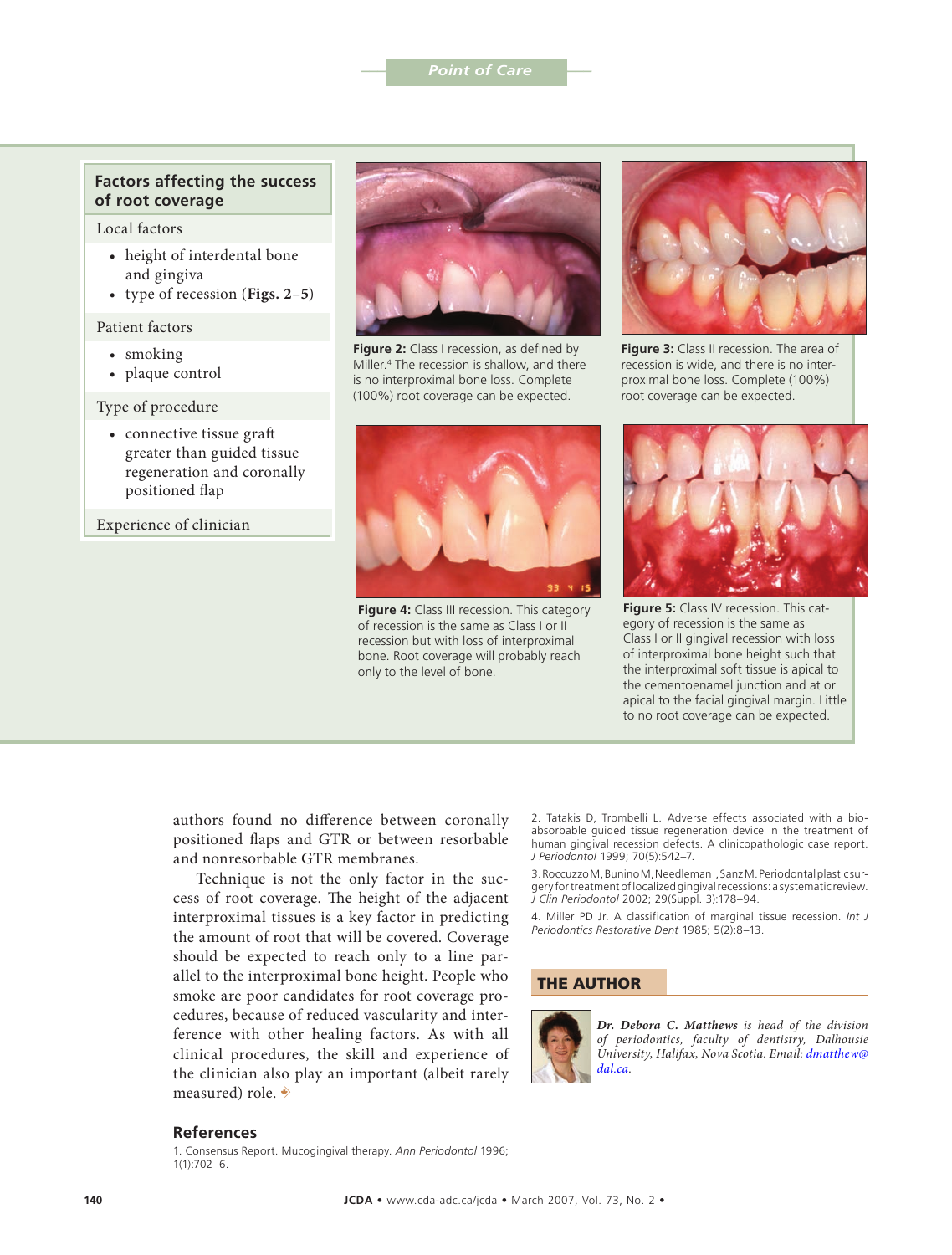# QUESTION 3

What is the role of systemic antibiotic therapy in periodontal treatment?

#### **Background**

**P**eriodontal disease attacks the supporting tissues of the teeth, causing bleeding on probing, pocketing, loss of bone and eventual loss of the dentition. Accumulation of a bacterial plaque eriodontal disease attacks the supporting tissues of the teeth, causing bleeding on probing, pocketing, loss of bone and eventual loss of biofilm (a structured community of bacterial cells enclosed in a self-produced glycocalyx matrix) is a prerequisite for this disease process. Regular removal of the biofilm through good home care by the patient and regular maintenance by a dental professional is the primary means of preventing periodontal disease.<sup>1,2</sup>

In spite of these measures, periodontal breakdown may continue (**Fig. 1**). Pockets continue to deepen, bleeding persists, support decreases and teeth are lost. At this point, it is necessary to reassess the case and determine the cause or causes for the ongoing periodontal breakdown. Refractory periodontitis may be diagnosed if conventional treatment has failed altogether, whereas recurrent periodontitis is diagnosed if conventional therapy was initially successful but the patient then failed to follow through with professional care at the suggested intervals or neglected his or her oral hygiene. The patient's systemic health may also be of concern. Diabetes, HIV/AIDS, cyclic neutropenia and other immunological conditions may leave the patient vulnerable to periodontal breakdown.<sup>3</sup> A genetic predisposition may be present. Smoking and tobacco use may hinder conventional treatment.<sup>4</sup>

With these factors in mind, systemic antibiotic therapy can be a useful adjunct to conventional treatment. Before antibiotics are prescribed, the patient must be re-examined and specific goals set. The area of concern should then be reassessed at



**Figure 1:** Anterior bite collapse due to ongoing periodontal disease.

appropriate intervals to ensure that the prescribed antibiotic has achieved these objectives.<sup>5</sup> Many studies have looked at the effectiveness of various antibiotic therapies, specifically penicillin, amoxicillin, clindamycin, metronidazole and tetracyclines. Almost all of these studies have examined conventional treatment (mechanical debridement) with and without the addition of an antibiotic.

## **Benefits and Risks of Systemic Antibiotics**

Tetracyclines (in particular, minocycline and doxycycline), clindamycin and ethromycin are broad-spectrum bacteriostatic agents. In addition to their antibacterial effects, tetracyclines are capable of inhibiting collagenase, thus preventing tissue breakdown. Another benefit of tetracyclines is their ability to bind to tooth surfaces, which allows them to be released over time. Their use in recurrent and refractory periodontal disease has been well researched.<sup>6</sup> The primary drawback to clindamycin is its link to severe gastrointestinal disturbances, including colonization by *Clostridium difficile*, a potentially fatal condition.5 For this reason, caution is needed in prescribing this drug, especially for use by elderly patients. Erythromycin may interact with other commonly used medications, such as benzodiazepines, ranitidine, oral anticoagulants, digoxin and methylprednisone.7

Metronidazole improves results when used in conjunction with scaling and root planing. However, it has no such improvement effect when combined with periodontal surgery. Use of metronidazole is contraindicated for patients taking warfarin.8 Patients must also be advised to avoid alcohol, as they may suffer severe gastrointestinal upset, similar to the effects of disulfiram (Antabuse). Studies have shown that Augmentin (amoxicillin plus clavulanic acid) may improve clinical results when used in combination with scaling and root planing and, in rapidly progressive cases, surgery.

My 21 years of treating periodontal disease has led me to use antibiotic therapy only if conventional therapy has failed to control the disease. One potential exception occurs with patients who have diabetes, especially those with moderate to poor control of blood sugar. Diabetic control depends on eliminating chronic infections in these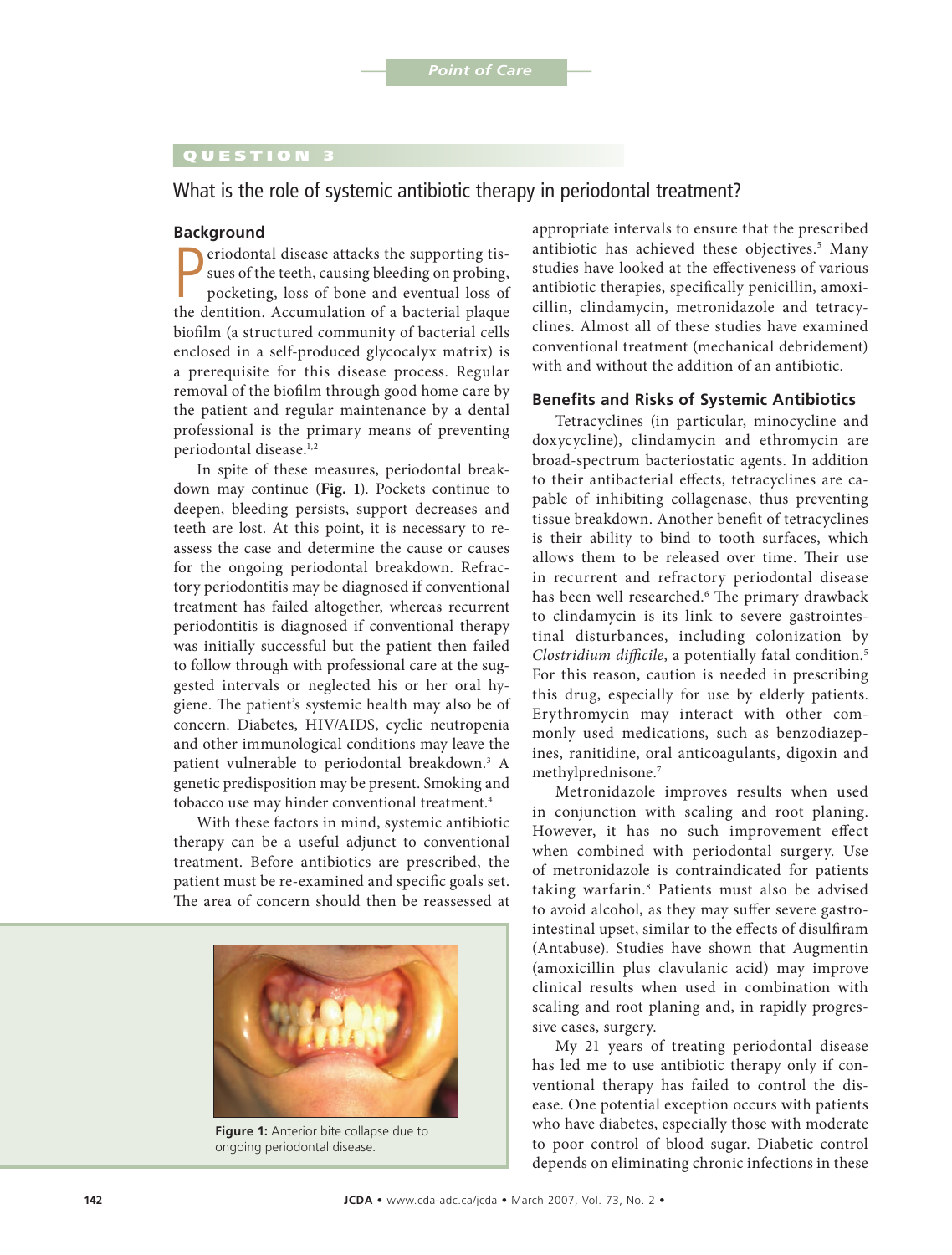patients. The routine addition of antibiotics has enhanced the results achieved by scaling and root planing or periodontal surgery.

People who smoke may also benefit from the addition of antibiotic therapy to conventional treatment, as they have higher levels of periodontal pathogens in shallower pockets. It can be difficult to monitor periodontal disease in these patients at maintenance visits because the microvascular effects of tobacco products lead to a lack of bleeding on probing, even when periodontal disease is active. Serial radiographs and serial recording of pocket depth are necessary for monitoring these patients.

In conclusion, antibiotic therapy can be a useful adjunct in the treatment of periodontal disease. However, it cannot replace scaling and root planing, with or without periodontal surgery, and good oral hygiene on the part of the patient. Appropriate maintenance of all patients with periodontal disease is critical to ensure that the results achieved with active treatment are retained. Antibiotic therapy, when applied in cases of refractory or recurrent disease or in immunocompromised patients, can help achieve good long-term results.  $\ast$ 

#### THE AUTHOR



*Dr. Lynn Ellis maintains a private practice in Sydney, Nova Scotia. Email[: lynn.ellis@ns.sympatico.ca. Th](mailto:lynn.ellis@ns.sympatico.ca)e author has no declared financial interests in any company manufacturing the types of products mentioned in this article.*

#### **References**

1. Lindhe J, Nyman S. Long-term maintenance of patients treated for advanced periodontal disease. *J Clin Periodontol* 1984; 11(8):504–14.

2. Haffajee AD, Arquello EI, Ximener-Fyvie LA, Socransky SS. Controlling the plaque biofilm. *Int Dent J* 2003; 53(Suppl 3):191–9. 3. Mealey BL, Oates TW, American Academy of Periodontology. Diabetes mellitus and periodontal diseases. *J Perio* 2006; 77(8):1289–303.

4. Shimazaki Y, Saito T, Kiyohara Y, Kato I, Kubo M, Iida M, and other. The influence of current and former smoking on gingival bleeding: the Hisayama study. *J Periodontol* 2006; 77(8):1430–143. 5. Slots J. Selection of antimicrobial agents in periodontal therapy. *J Periodontal Res* 2002; 37(5):389–98.

6. Cortelli JR, Querido SM, Aquino DR, Ricardo LH, Pallos D. Longitudinal clinical evaluation of adjunct minocycline in the treatment of chronic periodontitis. *J Periodontol* 2006; 77(2):161–6.

7. Bartlett JG. Narrative review: the new epidemic of Clostridium difficile-associated enteric disease. *Ann Intern Med* 2006; 145(10):758–64.

8. Hersh EV, Morre PA. Drug interactions in dentistry: the importance of knowing your CYPs. *J Am Dental Assoc* 2004; 135(3):298–311.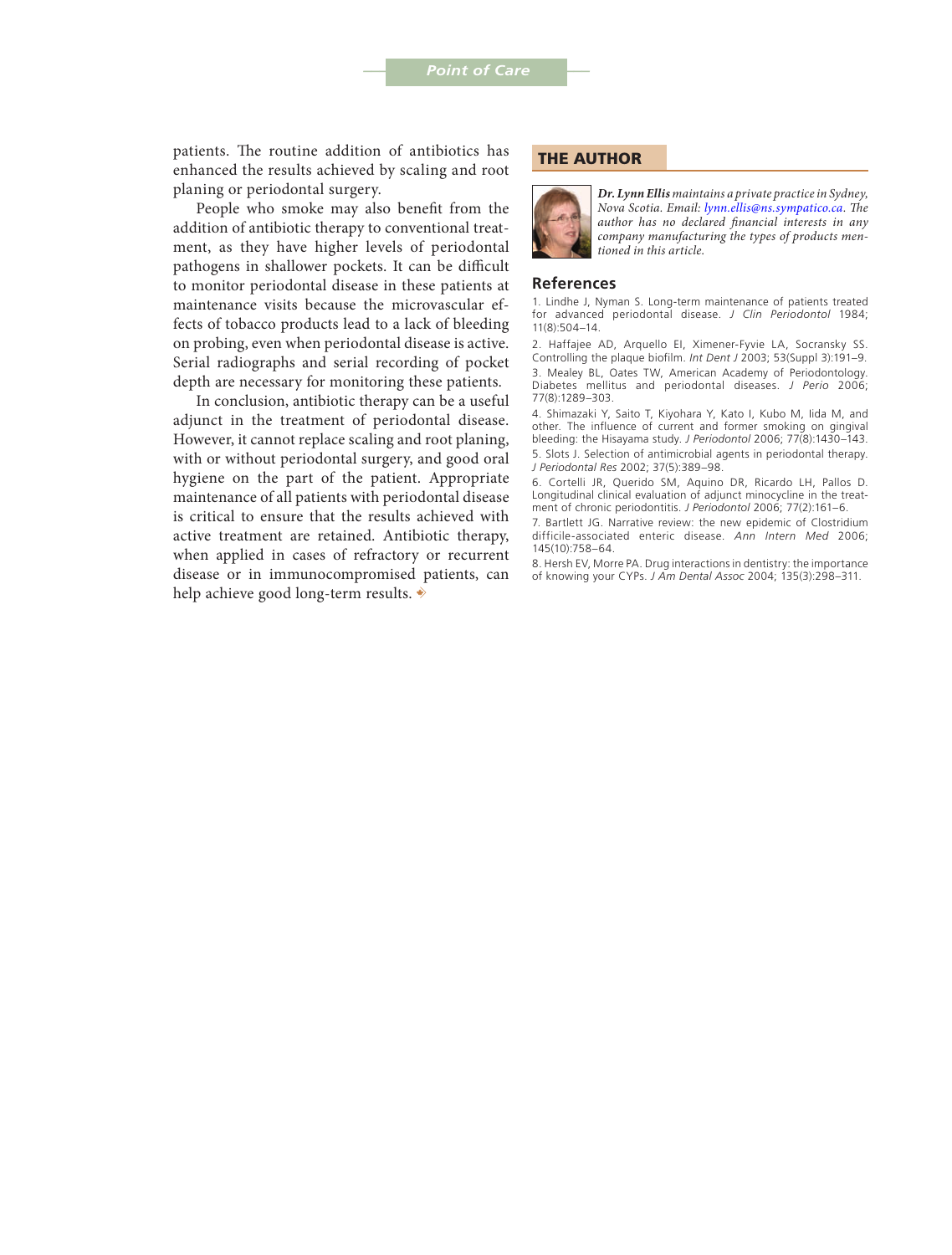## QUESTION 4

# What effect does smoking a water pipe have on the periodontium?

Turrent research, treatment and policy ef-<br>forts related to smoking focus on cigarettes,<br>whereas many people in developing regions<br>smoke tobacco, using water pipes. Water pipe forts related to smoking focus on cigarettes, whereas many people in developing regions smoke tobacco using water pipes. Water pipe smoking, also known as narghile, has been practised extensively for about 400 years, and its use is increasing globally, particularly among youth in the Eastern Mediterranean regions, where perceptions regarding health effects and traditional values may facilitate use of water pipes by women and children. Although cigarette smoking is known to increase the level of free radicals in periodontal tissues, which in turn may be responsible for the destruction associated with periodontal diseases, research about the epidemiology and health effects of water pipe smoking is limited, and no studies addressing treatment efforts have been published. Nonetheless, it is known that water pipe smoke contains harmful constituents, and preliminary evidence has linked this practice to a variety of life-threatening conditions.<sup>1,2</sup>

#### **Adverse Effects of Water Pipe Smoking**

Most western health care professionals are unfamiliar with the practice and health consequences of water pipe smoking (**Fig. 1**). The trend for increasing use of water pipes therefore represents a new challenge for health care providers. Studies that have examined narghile practitioners and the aerosol of narghile smoke have reported concen-

water filters out all toxins, that it is less harmful to the throat and respiratory tract than cigarette smoking, and that narghile tobacco contains fruit and is therefore healthy. Public health strategies for controlling the emerging epidemic of water pipe smoking include carrying out epidemiologic and toxicological research; implementing laws to limit acquisition and use; and providing health education, targeting adolescents in particular.<sup>3</sup>

A recent study4 in Jeddah City, Saudi Arabia, explored whether water pipe smoking is associated with periodontal health in a manner similar to cigarette smoking. Participants were classified as water pipe smokers (33%), cigarette smokers (20%), smokers of both water pipe and cigarettes (mixed smokers; 19%) or nonsmokers (28%). Both cigarette consumption and water pipe smoking were associated with the presence of more than 10 sites with a probing depth of 5 mm or more. The relative risk for periodontal disease was 5.1 times greater among water pipe smokers and 3.8 times greater among cigarette smokers than among nonsmokers  $(p < 0.01)$ . The relative risk associated with heavy smoking was about 8 times greater among water pipe smokers and 5 times greater among cigarette smokers than among nonsmokers, which suggests an exposure–response effect. Tobacco smoking was associated with a reduction in periodontal bone height. However, the cigarette smokers, water

trations of carbon monoxide, nicotine, "tar" and heavy metals as high as or higher than those for cigarette smokers and cigarette smoke. The few scientific data about the adverse health consequences of water pipe smoking point to dangers similar to those associated with cigarette smoking. Additional dangers not encountered with cigarette smoking are infectious diseases that may result from sharing pipes and adverse effects caused by the frequent addition of alcohol or psychoactive drugs to the tobacco used in water pipes. Common misconceptions about water pipe smoking are that the nicotine content is lower than that of cigarettes, that the



**Figure 1:** Traditional water pipe.



**Figure 2:** Smoker's mouth. In addition to nicotine staining, the thick fibrotic tissue and generalized recession are typical of people who smoke.